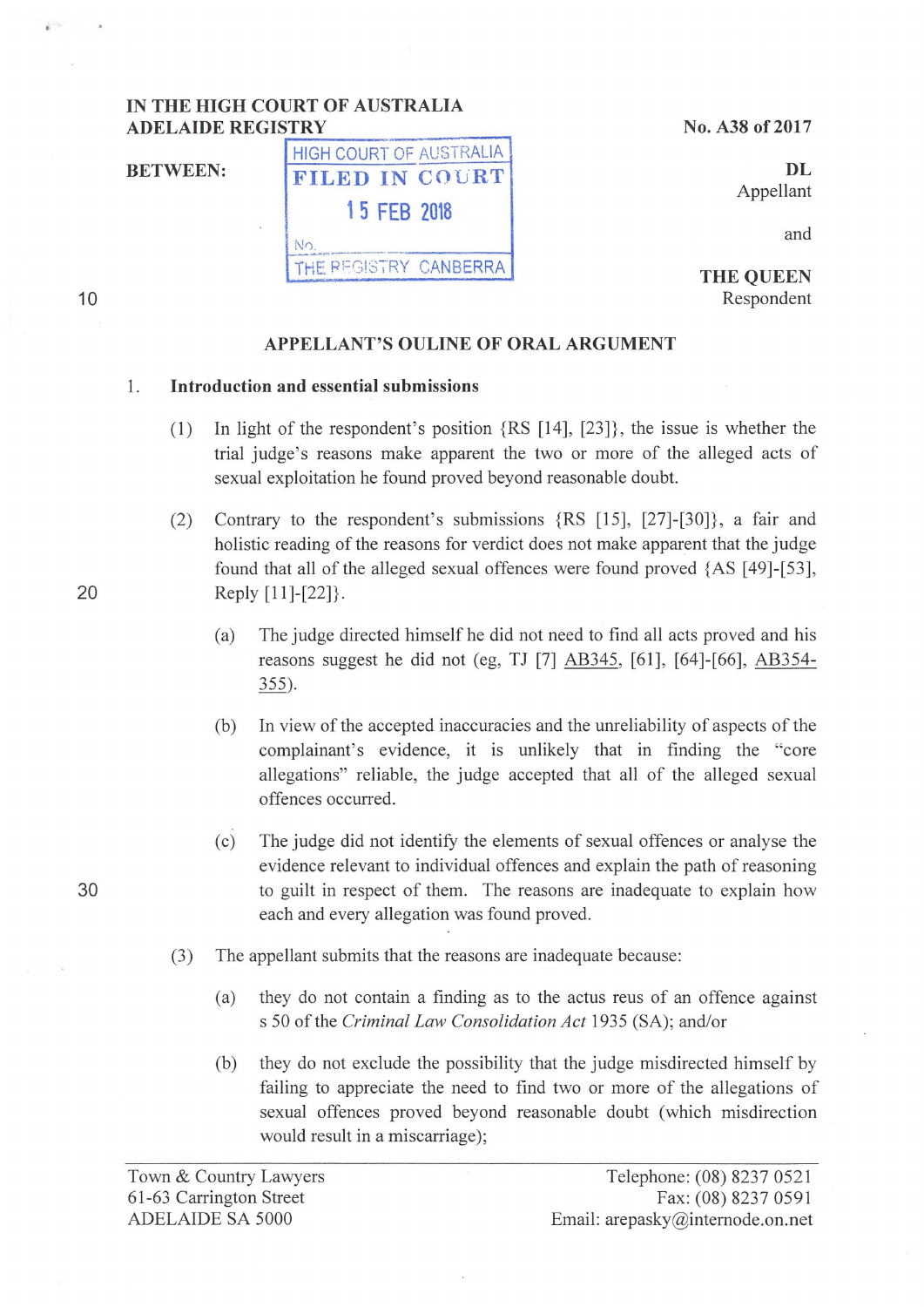(c) if the reasons were intended to constitute a finding that each and every allegation of a sexual offence was found proved the reasons are manifestly inadequate in explaining the basis for that conclusion in light of the particular forensic issues that related to particular allegations.

## 2. **The allegations of acts of sexual exploitation and the forensic issues at trial**

- (1) The charged particulars (AB6).
- (2) The timing of the allegations culminating in an admitted sexual assault committed by the complainant upon the appellant's daughter {AS [5]-[7]}.
- (3) The absence of any contemporaneous complaint and the complainant's 10 knowledge of victims of crime compensation  ${AS [7]-[9]}$ .
	- (4) The failure of the complainant to confront the appellant  ${AS [9]}$ .
	- (5) The complainant's evidence as to when the conduct the subject of the allegations progressed to oral sex and the significance of the construction of a slot car track in 'Shed 2'  ${AS [12](4)}$ .
	- (6) Forensic issues relating to other classes of allegations  $\{AS [12]-[14]\}.$

# 3. **The trial judge's reasons** {AS **[15]-[23], Reply [11]-[22]}**

- (1) The trial judge directed himself that he did not need to find each and every allegation proved: TJ [2], TJ [7] AB345, TJ [64] AB354.
- (2) The trial judge treated the real issue as being whether, in a general sense, the 20 complainant, as distinct from the appellant, was a truthful and reliable witness: TJ [6] AB345, TJ [67] AB355, TJ [73] AB356.
	- (3) Given the trial judge's doubts about important aspects of the evidence which would need to have been overcome in some way (TJ [61] AB354, TJ [64] AB354) the trial judge's acceptance of the complainant as to "core allegations" (TJ [66] AB355) cannot be understood as an acceptance of each and every allegation.
	- ( 4) Accordingly, either the trial judge did not record which two or more allegations were found proved, or did not in fact make findings by reference to any particular allegations.

#### 30 4. **The Court of Criminal Appeal's reasons**

- (1) Grounds of appeal  $(AB370)$ .
- (2) The appeal grounds were disposed of without regard to the fact that the actus reus of the composite offence involved proof of two or more acts of sexual exploitation amounting to sexual offences {AS [25]-[28]}.

 $\mathbf{g}^{(1)}$